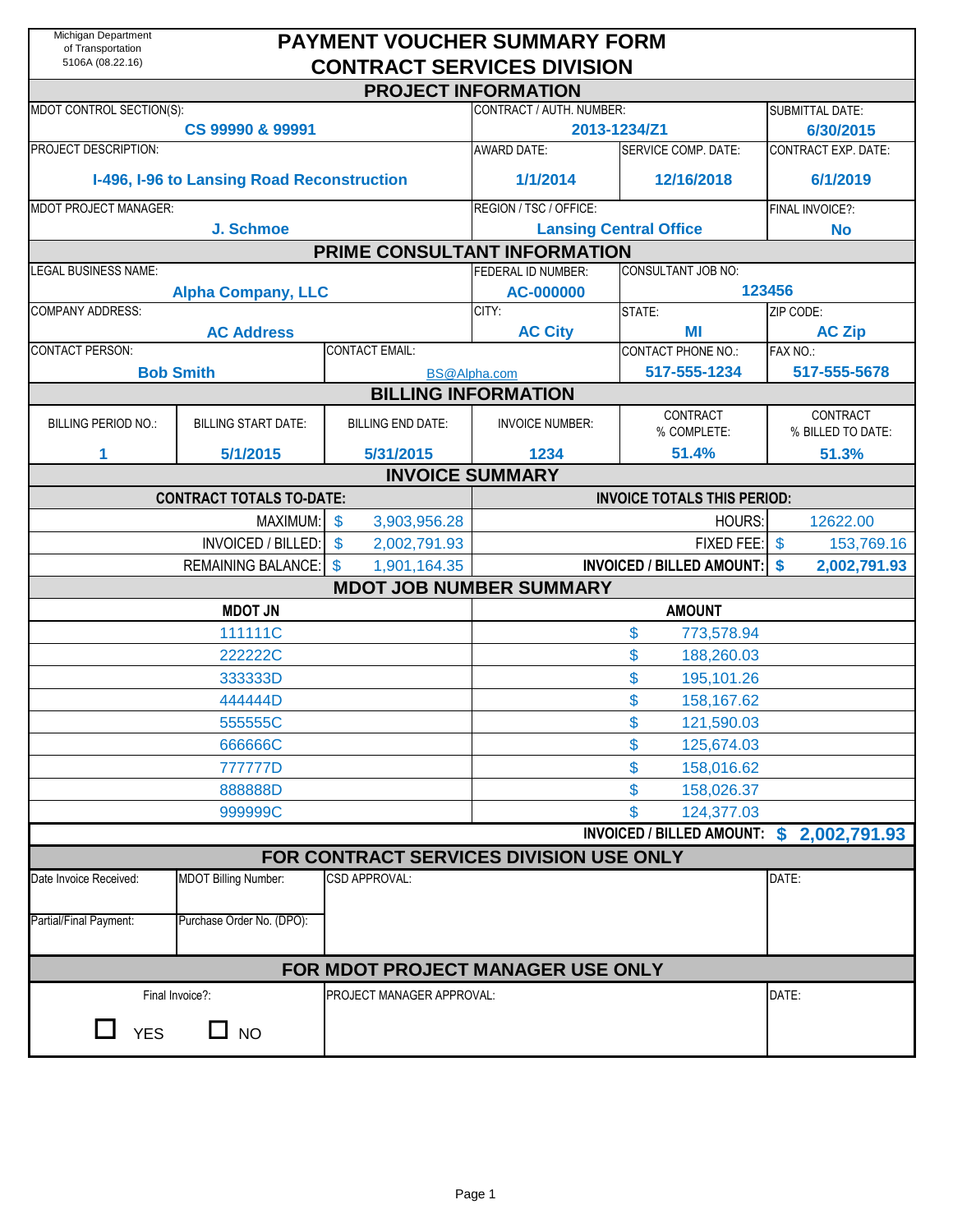| Michigan Department<br>of Transportation<br>5106C (08.22.16)                                                                                                                                                                                                                                                                                                                                                                                                                                                                                                                                                                                             |                                            | <b>STANDARD CONSULTANT INVOICE FORM</b> |       |                                    |                                         |           |                                        |  |  |  |  |
|----------------------------------------------------------------------------------------------------------------------------------------------------------------------------------------------------------------------------------------------------------------------------------------------------------------------------------------------------------------------------------------------------------------------------------------------------------------------------------------------------------------------------------------------------------------------------------------------------------------------------------------------------------|--------------------------------------------|-----------------------------------------|-------|------------------------------------|-----------------------------------------|-----------|----------------------------------------|--|--|--|--|
|                                                                                                                                                                                                                                                                                                                                                                                                                                                                                                                                                                                                                                                          |                                            | <b>PROJECT INFORMATION</b>              |       |                                    |                                         |           |                                        |  |  |  |  |
| MDOT CONTROL SECTION(S)                                                                                                                                                                                                                                                                                                                                                                                                                                                                                                                                                                                                                                  |                                            |                                         |       | CONTRACT / AUTH. NUMBER:           |                                         |           | <b>SUBMITTAL DATE:</b>                 |  |  |  |  |
|                                                                                                                                                                                                                                                                                                                                                                                                                                                                                                                                                                                                                                                          | CS 99990 & 99991                           |                                         |       |                                    | 2013-1234/Z1                            |           | 6/30/2015                              |  |  |  |  |
| PROJECT DESCRIPTION:                                                                                                                                                                                                                                                                                                                                                                                                                                                                                                                                                                                                                                     |                                            |                                         |       |                                    |                                         |           | <b>BUDGET TYPE:</b>                    |  |  |  |  |
|                                                                                                                                                                                                                                                                                                                                                                                                                                                                                                                                                                                                                                                          | I-496, I-96 to Lansing Road Reconstruction |                                         |       |                                    |                                         |           | <b>Derived</b>                         |  |  |  |  |
|                                                                                                                                                                                                                                                                                                                                                                                                                                                                                                                                                                                                                                                          |                                            | <b>CONSULTANT INFORMATION</b>           |       |                                    |                                         |           |                                        |  |  |  |  |
| LEGAL BUSINESS NAME:                                                                                                                                                                                                                                                                                                                                                                                                                                                                                                                                                                                                                                     |                                            |                                         |       | <b>FEDERAL ID NUMBER:</b>          | CONSULTANT JOB NO:                      |           |                                        |  |  |  |  |
|                                                                                                                                                                                                                                                                                                                                                                                                                                                                                                                                                                                                                                                          | <b>Alpha Company, LLC</b>                  |                                         |       | AC-000000                          |                                         | 123456    |                                        |  |  |  |  |
| <b>COMPANY ADDRESS:</b>                                                                                                                                                                                                                                                                                                                                                                                                                                                                                                                                                                                                                                  |                                            |                                         | CITY: |                                    | STATE:                                  | ZIP CODE: |                                        |  |  |  |  |
|                                                                                                                                                                                                                                                                                                                                                                                                                                                                                                                                                                                                                                                          | <b>AC Address</b>                          |                                         |       | <b>AC City</b>                     | ΜI                                      |           | <b>AC Zip</b>                          |  |  |  |  |
| <b>CONTACT PERSON:</b>                                                                                                                                                                                                                                                                                                                                                                                                                                                                                                                                                                                                                                   |                                            | <b>CONTACT EMAIL:</b>                   |       |                                    | CONTACT PHONE NO.: FAX NO.:             |           |                                        |  |  |  |  |
| <b>Bob Smith</b>                                                                                                                                                                                                                                                                                                                                                                                                                                                                                                                                                                                                                                         |                                            | <b>BS@Alpha.com</b>                     |       |                                    | 517-555-1234                            |           | 517-555-5678                           |  |  |  |  |
| CONSULTANT CERTIFICATION:<br>CONSULTANT SIGNATURE:<br>I hereby certify that this invoice is a proper charge to the State of Michigan, and if applicable: the consultant has paid each<br>subconsultant for the work associated under this contract no later than 10 calendar days from the date the consultant<br>received payment from the department; the prime consultant is performing contract work amounting to not less than 40% of<br>the total contract dollar amount; the subconsultant(s) are performing contract work amounting to not less than 50% of their<br>subcontract dollar amount; and the required DBE contract goal is being met. |                                            |                                         |       |                                    |                                         |           |                                        |  |  |  |  |
|                                                                                                                                                                                                                                                                                                                                                                                                                                                                                                                                                                                                                                                          |                                            | <b>BILLING INFORMATION</b>              |       |                                    |                                         |           |                                        |  |  |  |  |
| <b>BILLING PERIOD NUMBER:</b>                                                                                                                                                                                                                                                                                                                                                                                                                                                                                                                                                                                                                            | <b>BILLING START DATE:</b>                 | <b>BILLING END DATE:</b>                |       | <b>INVOICE NUMBER:</b>             | CONTRACT<br>% COMPLETE:                 |           | CONTRACT<br>% BILLED TO DATE:          |  |  |  |  |
| 1                                                                                                                                                                                                                                                                                                                                                                                                                                                                                                                                                                                                                                                        | 5/1/2015                                   | 5/31/2015                               |       | 1234                               | 51.4%                                   |           | 51.3%                                  |  |  |  |  |
|                                                                                                                                                                                                                                                                                                                                                                                                                                                                                                                                                                                                                                                          |                                            | <b>INVOICE DETAIL</b>                   |       |                                    |                                         |           |                                        |  |  |  |  |
| <b>HOURS:</b>                                                                                                                                                                                                                                                                                                                                                                                                                                                                                                                                                                                                                                            |                                            | 5405.00                                 |       |                                    |                                         |           |                                        |  |  |  |  |
| LABOR:                                                                                                                                                                                                                                                                                                                                                                                                                                                                                                                                                                                                                                                   |                                            |                                         | \$    | 315,600.00                         |                                         |           |                                        |  |  |  |  |
| <b>OVERHEAD (RATE - AMOUNT):</b>                                                                                                                                                                                                                                                                                                                                                                                                                                                                                                                                                                                                                         |                                            | 150.00%                                 | \$    | 473,400.00                         |                                         |           |                                        |  |  |  |  |
| FCC (RATE - AMOUNT)                                                                                                                                                                                                                                                                                                                                                                                                                                                                                                                                                                                                                                      |                                            | 2.00%                                   | \$    | 6,312.00                           |                                         |           |                                        |  |  |  |  |
| <b>OTHER DIRECT EXPENSES:</b>                                                                                                                                                                                                                                                                                                                                                                                                                                                                                                                                                                                                                            |                                            |                                         | \$    | 3,800.00                           |                                         |           |                                        |  |  |  |  |
| <b>FIXED FEE:</b>                                                                                                                                                                                                                                                                                                                                                                                                                                                                                                                                                                                                                                        |                                            |                                         | \$    | 86,857.34                          |                                         |           |                                        |  |  |  |  |
| ACFF / AC / LDHRLY SUBTOTAL:                                                                                                                                                                                                                                                                                                                                                                                                                                                                                                                                                                                                                             |                                            |                                         |       |                                    | 885,969.34<br>\$.                       |           |                                        |  |  |  |  |
| TOTAL:                                                                                                                                                                                                                                                                                                                                                                                                                                                                                                                                                                                                                                                   |                                            |                                         |       |                                    |                                         | \$        | 885,969.34                             |  |  |  |  |
|                                                                                                                                                                                                                                                                                                                                                                                                                                                                                                                                                                                                                                                          |                                            | <b>INVOICE SUMMARY PER CONSULTANT</b>   |       |                                    |                                         |           |                                        |  |  |  |  |
| <b>CONSULTANT:</b>                                                                                                                                                                                                                                                                                                                                                                                                                                                                                                                                                                                                                                       | <b>FIRM ROLE -</b><br><b>PAY METHOD</b>    | <b>CONTRACT</b><br><b>AMOUNT:</b>       |       | <b>INVOICED</b><br><b>TO-DATE:</b> | <b>REMAINING:</b>                       |           | <b>INVOICE TOTAL</b><br>(THIS PERIOD): |  |  |  |  |
| Alpha Company, LLC                                                                                                                                                                                                                                                                                                                                                                                                                                                                                                                                                                                                                                       | P-ACFF                                     |                                         |       |                                    |                                         | \$        | 885,969.34                             |  |  |  |  |
| <b>Media Relations</b>                                                                                                                                                                                                                                                                                                                                                                                                                                                                                                                                                                                                                                   | T1 - LDHRLY                                |                                         |       |                                    |                                         | \$        | 18,172.28                              |  |  |  |  |
| VideoTaping, LLC                                                                                                                                                                                                                                                                                                                                                                                                                                                                                                                                                                                                                                         | T1 - UNIT                                  |                                         |       |                                    |                                         | \$        | 12,500.00                              |  |  |  |  |
| We Buy ROW                                                                                                                                                                                                                                                                                                                                                                                                                                                                                                                                                                                                                                               | T1 - MILE                                  |                                         |       |                                    |                                         | \$        | 8,100.00                               |  |  |  |  |
| <b>Bravo Roads, LLC</b>                                                                                                                                                                                                                                                                                                                                                                                                                                                                                                                                                                                                                                  | T1 - ACFF                                  |                                         |       |                                    |                                         | \$        | 154,597.43                             |  |  |  |  |
| Charlie Structure Co.                                                                                                                                                                                                                                                                                                                                                                                                                                                                                                                                                                                                                                    | T1 - ACFF                                  |                                         |       |                                    |                                         | \$        | 280,682.22                             |  |  |  |  |
| Traffic Engineering, Inc.                                                                                                                                                                                                                                                                                                                                                                                                                                                                                                                                                                                                                                | $T1 - LSUM(A)$                             |                                         |       |                                    |                                         | \$        | 166, 194. 74                           |  |  |  |  |
| Geotechnicals R' Us, Inc.                                                                                                                                                                                                                                                                                                                                                                                                                                                                                                                                                                                                                                | T1 - ACFF                                  |                                         |       |                                    |                                         | \$        | 82,042.87                              |  |  |  |  |
| Lane Closure, Inc                                                                                                                                                                                                                                                                                                                                                                                                                                                                                                                                                                                                                                        | T2 - LSUM                                  |                                         |       |                                    |                                         | \$        | 9,000.00                               |  |  |  |  |
| Surveyors, PC                                                                                                                                                                                                                                                                                                                                                                                                                                                                                                                                                                                                                                            | $T1 - AC$                                  |                                         |       |                                    |                                         | \$        | 52,394.25                              |  |  |  |  |
| <b>Give Them Traffic Contol</b>                                                                                                                                                                                                                                                                                                                                                                                                                                                                                                                                                                                                                          | T2 - UNIT                                  |                                         |       |                                    |                                         | \$        | 12,000.00                              |  |  |  |  |
| <b>Moore Traffic</b>                                                                                                                                                                                                                                                                                                                                                                                                                                                                                                                                                                                                                                     | T1 - ACFF                                  |                                         |       |                                    |                                         | \$        | 160,138.80                             |  |  |  |  |
| <b>Delta Quality</b>                                                                                                                                                                                                                                                                                                                                                                                                                                                                                                                                                                                                                                     | $T1 - MILE(A)$                             |                                         |       |                                    |                                         | \$        | 161,000.00                             |  |  |  |  |
| <b>TOTALS:</b>                                                                                                                                                                                                                                                                                                                                                                                                                                                                                                                                                                                                                                           |                                            | \$<br>3,903,956.28 \$                   |       | 2,002,791.93 \$                    | 1,901,164.35                            |           |                                        |  |  |  |  |
|                                                                                                                                                                                                                                                                                                                                                                                                                                                                                                                                                                                                                                                          |                                            |                                         |       |                                    | INVOICE / BILLED AMOUNT: \$2,002,791.93 |           |                                        |  |  |  |  |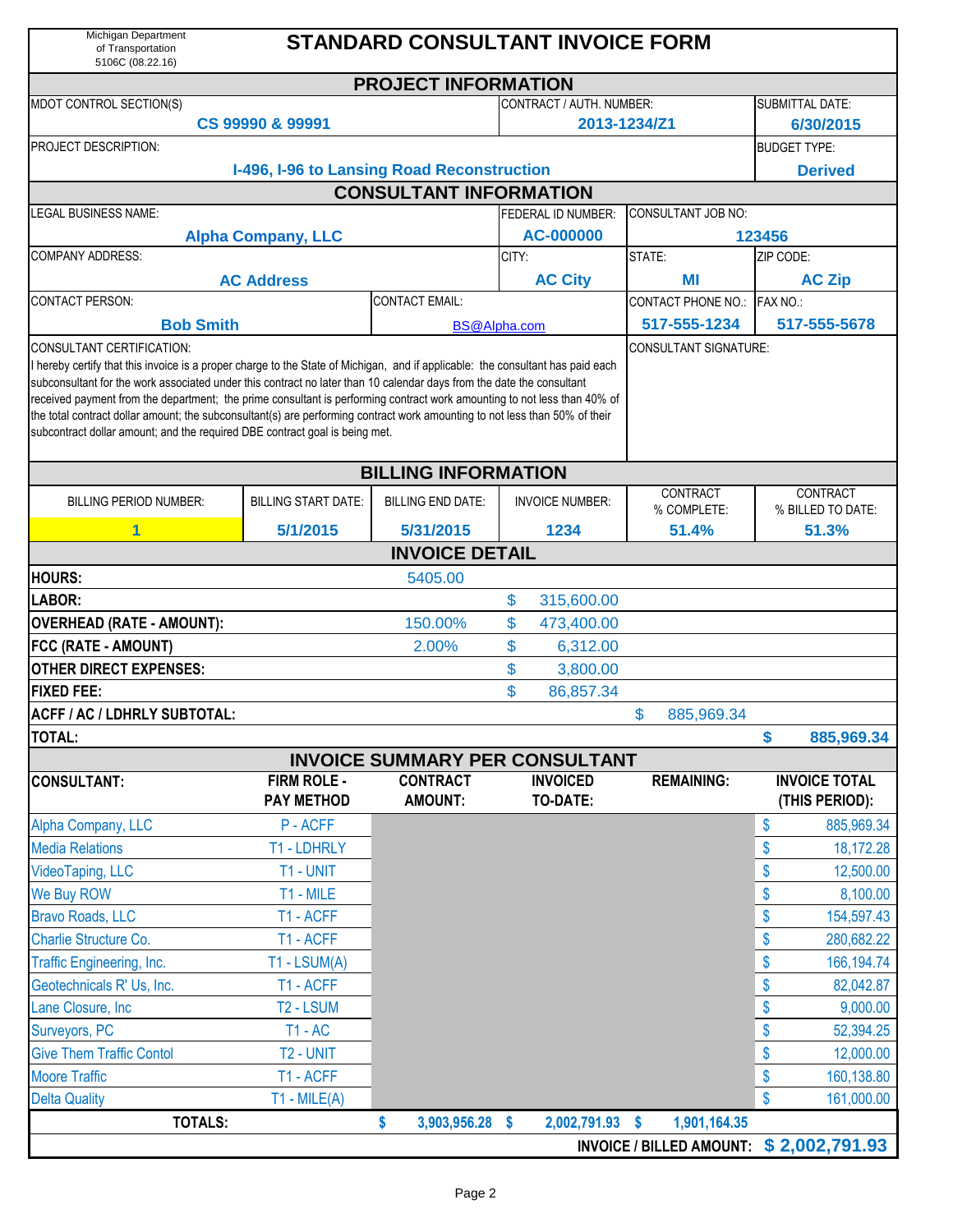| Michigan Department<br>of Transportation            |                        |                              | <b>INVOICE &amp; JOB NUMBER</b> |                               |                                  |            |                                          |          |                                       |                          |                                             |          |                                       |          |                             |
|-----------------------------------------------------|------------------------|------------------------------|---------------------------------|-------------------------------|----------------------------------|------------|------------------------------------------|----------|---------------------------------------|--------------------------|---------------------------------------------|----------|---------------------------------------|----------|-----------------------------|
| 5106B (08.22.16)                                    |                        |                              | <b>SUMMARY FORM</b>             |                               |                                  |            |                                          |          |                                       |                          |                                             |          |                                       |          |                             |
| <b>CONSULTANT NAME:</b><br>Alpha Company, LLC       |                        |                              | BILLING PERIOD: INVOICE DATE:   |                               | 6/30/2015                        |            |                                          |          |                                       |                          |                                             |          |                                       |          |                             |
| CONTRACT / AUTH. NUMBER:                            | <b>BILLING PERIOD:</b> |                              | 1                               |                               | <b>INVOICE NO:</b>               |            |                                          |          |                                       |                          |                                             |          |                                       |          |                             |
| 2013-1234/Z1                                        |                        | 5/1/2015                     | 5/31/2015                       |                               | 1234                             |            |                                          |          |                                       |                          |                                             |          |                                       |          |                             |
|                                                     | Firm                   | Payment                      | <b>RATE</b>                     |                               | <b>TOTAL</b>                     |            | <b>Job Number</b>                        |          | <b>Job Number</b>                     |                          | <b>Job Number</b>                           |          | <b>Job Number</b>                     |          | <b>Job Number</b>           |
| <b>Consultant</b>                                   | Role                   | Method                       | <b>Billed</b>                   |                               | <b>ALL JN's</b>                  |            | 111111C                                  |          | 222222C                               |                          | 333333D                                     |          | 444444D                               |          | 555555C                     |
| <b>HOURS</b>                                        |                        |                              |                                 |                               | 12622.00                         |            | 3696.00                                  |          | 1191.00                               |                          | 1191.00                                     |          | 1280.00                               |          | 888.00                      |
| Alpha Company, LLC<br><b>Media Relations</b>        | P<br>T1                | <b>ACFF</b><br><b>LDHRLY</b> |                                 |                               | 5405.00<br>225.00                |            | 3320.00<br>225.00                        |          | 850.00                                |                          | 850.00                                      |          | 40.00                                 |          | 90.00                       |
| Bravo Roads, LLC                                    | T1                     | <b>ACFF</b>                  |                                 |                               | 1414.00                          |            |                                          |          |                                       |                          |                                             |          |                                       |          | 457.00                      |
| Charlie Structure Co.                               | T1                     | <b>ACFF</b>                  |                                 |                               | 2700.00                          |            |                                          |          |                                       |                          |                                             |          | 900.00                                |          |                             |
| Geotechnicals R' Us. Inc.                           | T1                     | <b>ACFF</b>                  |                                 |                               | 675.00                           |            | 75.00                                    |          | 75.00                                 |                          | 75.00                                       |          | 75.00                                 |          | 75.00                       |
| Surveyors, PC                                       | T1                     | AC                           |                                 |                               | 683.00                           |            | 76.00                                    |          | 76.00                                 |                          | 76.00                                       |          | 75.00                                 |          | 76.00                       |
| Moore Traffic<br><b>LABOR</b>                       | T1                     | <b>ACFF</b>                  |                                 | S                             | 1520.00<br>597,722.28            | \$         | 213,322.28                               | \$       | 190.00<br>60,750.00                   | $\mathbf{s}$             | 190.00<br>62,450.00                         | \$       | 190.00<br>49,300.00                   | \$       | 190.00<br>36,900.00         |
| Alpha Company, LLC                                  | P                      | <b>ACFF</b>                  |                                 | \$                            | 315,600.00                       | \$         | 190,150.00                               | \$       | 48,000.00                             | \$                       | 50,000.00                                   | \$       | 2,800.00                              | \$       | 6,000.00                    |
| <b>Media Relations</b>                              | T1                     | <b>LDHRLY</b>                |                                 | \$                            | 18,172.28                        | \$         | 18,172.28                                | \$       | $\overline{\phantom{a}}$              | \$                       | $\sim$                                      | \$       | $\overline{\phantom{a}}$              | \$       |                             |
| Bravo Roads, LLC                                    | T1                     | <b>ACFF</b>                  |                                 | \$                            | 55,500.00                        | \$         | $\blacksquare$                           | \$       | $\overline{\phantom{a}}$              | \$                       | $\blacksquare$                              | \$       | $\sim$                                | \$       | 18,000.00                   |
| Charlie Structure Co.                               | T1                     | <b>ACFF</b>                  |                                 | \$                            | 100,500.00                       | \$         |                                          | \$       |                                       | \$                       |                                             | \$       | 33,500.00                             | \$       |                             |
| Geotechnicals R' Us, Inc.<br>Surveyors, PC          | T1<br>T1               | <b>ACFF</b><br>AC            |                                 | \$<br>\$                      | 25,000.00<br>18,950.00           | \$<br>\$   | 2,900.00<br>2,100.00                     | \$<br>\$ | 2,650.00<br>2,100.00                  | S<br>\$                  | 2,350.00<br>2,100.00                        | \$<br>\$ | 2,900.00<br>2,100.00                  | \$<br>\$ | 2,800.00<br>2,100.00        |
| Moore Traffic                                       | T1                     | <b>ACFF</b>                  |                                 | \$                            | 64,000.00                        | \$         |                                          | \$       | 8,000.00                              | \$                       | 8,000.00                                    | \$       | 8,000.00                              | \$       | 8,000.00                    |
| <b>OVERHEAD</b>                                     |                        |                              |                                 | S                             | 865.427.50                       | S          | 293,870.00                               | \$       | 90.207.50                             | $\mathbf{s}$             | 92,682.50                                   | \$       | 73,597.50                             | S        | 54,650.00                   |
| Alpha Company, LLC                                  | P                      | <b>ACFF</b>                  | 150.00%                         | \$                            | 473,400.00                       | \$         | 285,225.00                               | \$       | 72,000.00                             | \$                       | 75,000.00                                   | \$       | 4,200.00                              | \$       | 9,000.00                    |
| Bravo Roads, LLC                                    | T1                     | <b>ACFF</b>                  | 151.00%                         | \$                            | 83,805.00                        | \$         | $\blacksquare$                           | \$       | $\overline{\phantom{a}}$              | \$                       | $\overline{\phantom{a}}$                    | \$       | $\sim$                                | \$       | 27,180.00                   |
| Charlie Structure Co.                               | T <sub>1</sub><br>T1   | <b>ACFF</b><br><b>ACFF</b>   | 151.50%<br>175.00%              | \$<br>\$                      | 152,257.50                       | \$         | $\mathbb{L}$                             | \$       | $\overline{\phantom{a}}$              | \$                       | $\blacksquare$<br>4,112.50                  | \$       | 50,752.50<br>5,075.00                 | \$<br>\$ | $\sim$<br>4.900.00          |
| Geotechnicals R' Us, Inc.<br>Surveyors, PC          | T1                     | AC                           | 170.00%                         | \$                            | 43,750.00<br>32,215.00           | \$<br>\$   | 5,075.00<br>3,570.00                     | \$<br>\$ | 4,637.50<br>3,570.00                  | \$<br>\$                 | 3,570.00                                    | \$<br>\$ | 3,570.00                              | \$       | 3,570.00                    |
| Moore Traffic                                       | T1                     | <b>ACFF</b>                  | 125.00%                         | \$                            | 80,000.00                        | \$         | $\blacksquare$                           | \$       | 10.000.00                             | \$                       | 10.000.00                                   | \$       | 10,000.00                             | \$       | 10,000.00                   |
| F.C.C.M.                                            |                        |                              |                                 | Ŝ                             | 7.096.25                         | \$         | 3.892.50                                 | \$       | 1,044.50                              | $\mathbf{\hat{s}}$       | 1.078.50                                    | \$       | 145.50                                | \$       | 207.50                      |
| Alpha Company, LLC                                  | P                      | <b>ACFF</b>                  | 2.00%                           | \$                            | 6,312.00                         | \$         | 3,803.00                                 | \$       | 960.00                                | \$                       | 1,000.00                                    | \$       | 56.00                                 | \$       | 120.00                      |
| Geotechnicals R' Us, Inc.                           | T1                     | <b>ACFF</b>                  | 2.00%                           | \$                            | 500.00                           | \$         | 58.00                                    | \$       | 53.00                                 | \$                       | 47.00                                       | \$       | 58.00                                 | \$       | 56.00                       |
| Surveyors, PC<br><b>OTHER DIRECT EXPENSES</b>       | T1                     | AC                           | 1.50%                           | \$<br>$\boldsymbol{s}$        | 284.25<br>9,982.00               | -\$<br>\$  | 31.50<br>4,455.00                        | \$<br>\$ | 31.50<br>655.00                       | <b>S</b><br>\$           | 31.50<br>655.00                             | \$<br>\$ | 31.50<br>708.00                       | \$<br>\$ | 31.50<br>687.00             |
| Alpha Company, LLC                                  | P                      | <b>ACFF</b>                  |                                 | \$                            | 3,800.00                         | \$         | 3,800.00                                 | \$       | $\sim$                                | \$                       | $\sim$                                      | \$       | $\overline{\phantom{a}}$              | \$       |                             |
| Bravo Roads, LLC                                    | T1                     | <b>ACFF</b>                  |                                 | \$                            | 128.00                           | \$         | $\blacksquare$                           | \$       | $\mathcal{L}_{\mathcal{A}}$           | \$                       | $\sim$                                      | \$       | $\sim$                                | \$       | 32.00                       |
| Charlie Structure Co.                               | T1                     | <b>ACFF</b>                  |                                 | \$                            | 159.00                           | \$         | $\mathcal{L}_{\mathcal{A}}$              | \$       | $\overline{\phantom{a}}$              | \$                       | $\sim$                                      | \$       | 53.00                                 | \$       | $\sim$                      |
| Geotechnicals R' Us, Inc.                           | T1                     | <b>ACFF</b>                  |                                 | \$                            | 4,950.00                         | \$         | 550.00                                   | \$       | 550.00                                | \$                       | 550.00                                      | \$       | 550.00                                | \$       | 550.00                      |
| Surveyors, PC                                       | T1                     | AC                           |                                 | \$                            | 945.00                           | \$         | 105.00                                   | \$       | 105.00                                | Ŝ.                       | 105.00                                      | \$       | 105.00                                | \$       | 105.00                      |
| <b>LSUM / MILE / UNIT COSTS</b><br>VideoTaping, LLC | T <sub>1</sub>         | <b>UNIT</b>                  |                                 | $\mathbf{\hat{s}}$<br>\$      | 368,794.74<br>12,500.00          | Ŝ.<br>\$   | 204,874.74<br>12,500.00                  | Ŝ<br>\$  | 19,490.00<br>$\sim$                   | \$<br>\$                 | 21,490.00                                   | \$<br>\$ | 21,490.00<br>$\overline{\phantom{a}}$ | Ŝ<br>\$  | 19,490.00                   |
| We Buv ROW                                          | T1                     | MILE                         |                                 | \$                            | 8,100.00                         | \$         | 8,100.00                                 | \$       | $\overline{\phantom{a}}$              | S                        | $\overline{\phantom{a}}$                    | \$       | $\blacksquare$                        | \$       | $\blacksquare$              |
| Traffic Engineering, Inc.                           | T1                     | LSUM(A)                      |                                 | \$                            | 166,194.74                       | \$         | 166,194.74                               | \$       | $\overline{\phantom{a}}$              | S                        | $\sim$                                      | \$       | $\sim$                                | \$       | $\mathcal{L}_{\mathcal{A}}$ |
| Lane Closure, Inc.                                  | $\overline{12}$        | <b>LSUM</b>                  |                                 | \$                            | 9,000.00                         | \$         | 1,080.00                                 | \$       | 990.00                                | \$                       | 990.00                                      | \$       | 990.00                                | \$       | 990.00                      |
| Give Them Traffic Contol                            | T2<br>T1               | <b>UNIT</b>                  |                                 | $\overline{\mathbf{s}}$<br>\$ | 12,000.00<br>161.000.00          | \$<br>\$   | $\mathcal{L}_{\mathcal{A}}$<br>17,000.00 | \$<br>\$ | 1,500.00                              | $\mathbf{\hat{s}}$<br>\$ | 1,500.00<br>19,000.00                       | \$<br>\$ | 1,500.00<br>19,000.00                 | \$<br>\$ | 1,500.00<br>17,000.00       |
| Delta Quality<br>PERCENT COMPLETE (ACFF)            |                        | MILE(A)                      |                                 |                               | 50.0%                            |            | 50.0%                                    |          | 17,000.00<br>50.0%                    |                          | 50.0%                                       |          | 50.0%                                 |          | 50.0%                       |
| Alpha Company, LLC                                  | P                      | <b>ACFF</b>                  |                                 |                               | 50.0%                            |            | 50.0%                                    |          | 50.0%                                 |                          | 50.0%                                       |          | 50.0%                                 |          | 50.0%                       |
| Bravo Roads, LLC                                    | T1                     | <b>ACFF</b>                  |                                 |                               | 50.0%                            |            |                                          |          |                                       |                          |                                             |          |                                       |          | 50.0%                       |
| Charlie Structure Co.                               | T1                     | <b>ACFF</b>                  |                                 |                               | 50.0%                            |            |                                          |          |                                       |                          |                                             |          | 50.0%                                 |          |                             |
| Geotechnicals R' Us, Inc.                           | T1                     | <b>ACFF</b><br><b>ACFF</b>   |                                 |                               | 50.0%                            |            | 50.0%                                    |          | 50.0%                                 |                          | 50.0%                                       |          | 50.0%                                 |          | 50.0%                       |
| Moore Traffic<br>PERCENT COMPLETE (NON-ACFF)        | T1                     |                              |                                 |                               | 50.0%<br>57.17%                  |            | 73.07%                                   |          | 50.0%<br>46.70%                       |                          | 50.0%<br>45.75%                             |          | 50.0%<br>45.75%                       |          | 50.0%<br>46.70%             |
| Media Relations                                     | T <sub>1</sub>         | <b>LDHRLY</b>                |                                 |                               | 50.00%                           |            | 50.00%                                   |          |                                       |                          |                                             |          |                                       |          |                             |
| VideoTaping, LLC                                    | T1                     | <b>UNIT</b>                  |                                 |                               | 50.00%                           |            | 50.00%                                   |          |                                       |                          |                                             |          |                                       |          |                             |
| We Buy ROW                                          | T1                     | MILE                         |                                 |                               | 50.00%                           |            | 50.00%                                   |          |                                       |                          |                                             |          |                                       |          |                             |
| Traffic Engineering, Inc.                           | T1                     | LSUM(A)                      |                                 |                               | 90.13%                           |            | 90.13%                                   |          |                                       |                          |                                             |          | 100.00%                               |          |                             |
| Lane Closure, Inc<br>Surveyors, PC                  | T <sub>2</sub><br>T1   | <b>LSUM</b><br>AC            |                                 |                               | 100.00%<br>49.47%                |            | 100.00%<br>49.34%                        |          | 100.00%<br>49.34%                     |                          | 100.00%<br>49.34%                           |          | 49.34%                                |          | 100.00%<br>49.34%           |
| Give Them Traffic Contol                            | T <sub>2</sub>         | <b>UNIT</b>                  |                                 |                               | 50.00%                           |            |                                          |          | 50.00%                                |                          | 50.00%                                      |          | 50.00%                                |          | 50.00%                      |
| Delta Quality                                       | T1                     | MILE(A)                      |                                 |                               | 43.79%                           |            | 44.25%                                   |          | 44.25%                                |                          | 43.28%                                      |          | 43.28%                                |          | 44.25%                      |
| <b>FIXED FEE</b>                                    |                        |                              |                                 |                               | 153,769.16                       | \$         | 53,164.42                                | \$       | 16,113.03                             | - \$                     | 16,745.26                                   | \$       | 12,926.62                             | \$       | 9,655.53                    |
| Alpha Company, LLC                                  | P                      | <b>ACFF</b>                  |                                 | \$                            | 86,857.34                        | \$         | 52,292.99                                | \$       | 13,224.25 \$                          |                          | 13,856.48                                   | \$       | 782.60                                | -\$      | 1,711.94                    |
| Bravo Roads, LLC<br>Charlie Structure Co.           | T1<br>T1               | <b>ACFF</b><br><b>ACFF</b>   |                                 | \$<br>\$                      | $15,164.43$ \$<br>$27,765.72$ \$ |            | $\sim$<br>$\mathbb{L}^2$                 | \$<br>\$ | $\sim$<br>$\mathcal{L}_{\mathcal{A}}$ | \$<br>\$                 | $\sim$<br>$\blacksquare$                    | \$<br>\$ | $\sim$<br>9,255.24                    | \$<br>\$ | 5,054.81                    |
| Geotechnicals R' Us, Inc.                           | T1                     | <b>ACFF</b>                  |                                 | \$                            | 7,842.87                         | $\sqrt{ }$ | 871.43 \$                                |          | 871.43                                | \$                       | 871.43                                      |          | 871.43                                | \$       | 871.43                      |
| Moore Traffic                                       | T1                     | <b>ACFF</b>                  |                                 | Ŝ                             | 16,138.80 \$                     |            | $\blacksquare$                           | \$       | 2,017.35                              | \$                       | 2,017.35                                    | \$       | 2,017.35                              | \$       | 2,017.35                    |
| <b>TOTAL INVOICE</b>                                |                        |                              |                                 | S                             | 2,002,791.93                     | Ŝ.         | 773,578.94                               | -S       | 188,260.03                            | Ŝ.                       | 195,101.26                                  | \$       | 158,167.62                            | \$       | 121,590.03                  |
| Alpha Company, LLC                                  | P                      | <b>ACFF</b>                  |                                 | \$                            | 885,969.34 \$                    |            | 535,270.99                               | \$       | 134,184.25                            | \$                       | 139,856.48                                  | \$       | 7,838.60                              | \$       | 16,831.94                   |
| Media Relations<br>VideoTaping, LLC                 | T1<br>T1               | <b>LDHRLY</b><br><b>UNIT</b> |                                 | \$<br>\$                      | 18,172.28 \$<br>$12,500.00$ \$   |            | 18,172.28<br>12,500.00                   | \$<br>\$ | $\blacksquare$<br>$\sim$              | \$<br>\$                 | $\blacksquare$<br>$\mathbb{Z}^{\mathbb{Z}}$ | \$<br>\$ | $\blacksquare$<br>$\sim$              | \$<br>\$ | $\sim$                      |
| We Buy ROW                                          | T1                     | <b>MILE</b>                  |                                 | \$                            | $8,100.00$ \$                    |            | 8,100.00                                 | \$       | $\sim$                                | \$                       | $\blacksquare$                              | \$       | $\sim$                                | \$       |                             |
| Bravo Roads, LLC                                    | T1                     | <b>ACFF</b>                  |                                 | \$                            | 154,597.43 \$                    |            | $\sim$                                   | \$       | $\sim$                                | \$                       | $\mathbb{Z}^{\mathbb{Z}}$                   | \$       | $\overline{\phantom{a}}$              | \$       | 50,266.81                   |
| Charlie Structure Co.                               | T1                     | <b>ACFF</b>                  |                                 | \$                            | 280,682.22 \$                    |            | $\overline{\phantom{a}}$                 | \$       | $\overline{\phantom{a}}$              | \$                       | $\overline{\phantom{a}}$                    | \$       | 93,560.74                             | \$       |                             |
| Traffic Engineering, Inc.                           | T1                     | LSUM(A)                      |                                 | \$                            | 166, 194. 74 \$                  |            | 166, 194. 74                             | \$       | $\overline{\phantom{a}}$              |                          | $\blacksquare$                              |          | $\overline{\phantom{a}}$              | \$       |                             |
| Geotechnicals R' Us, Inc.<br>Lane Closure, Inc      | T1<br>T <sub>2</sub>   | <b>ACFF</b><br><b>LSUM</b>   |                                 | \$<br>\$                      | 82,042.87<br>$9,000.00$ \$       | \$         | 9,454.43<br>1,080.00                     | \$<br>\$ | 8,761.93<br>990.00                    | \$<br>\$                 | 7,930.93<br>990.00                          | \$<br>\$ | 9,454.43<br>990.00                    | \$<br>\$ | 9,177.43<br>990.00          |
| Surveyors, PC                                       | T1                     | AC                           |                                 | \$                            | $52,394.25$ \$                   |            | 5,806.50                                 | \$       | $5,806.50$ \$                         |                          | 5,806.50                                    | \$       | 5,806.50 \$                           |          | 5,806.50                    |
| Give Them Traffic Contol                            | T <sub>2</sub>         | <b>UNIT</b>                  |                                 | \$                            | $12,000.00$ \$                   |            | $\blacksquare$                           | \$       | $1,500.00$ \$                         |                          | 1,500.00                                    | \$       | 1,500.00                              | \$       | 1,500.00                    |
| Moore Traffic                                       | T1                     | <b>ACFF</b>                  |                                 | \$                            | 160,138.80 \$                    |            |                                          | \$       | 20,017.35 \$                          |                          | 20,017.35                                   | \$       | 20,017.35                             | \$       | 20,017.35                   |
| Delta Quality                                       | T1                     | MILE(A)                      |                                 | S                             | 161,000.00 Page 3                |            | 17,000.00 \$                             |          | 17,000.00 \$                          |                          | 19,000.00 \$                                |          | $19,000.00$ \$                        |          | 17,000.00                   |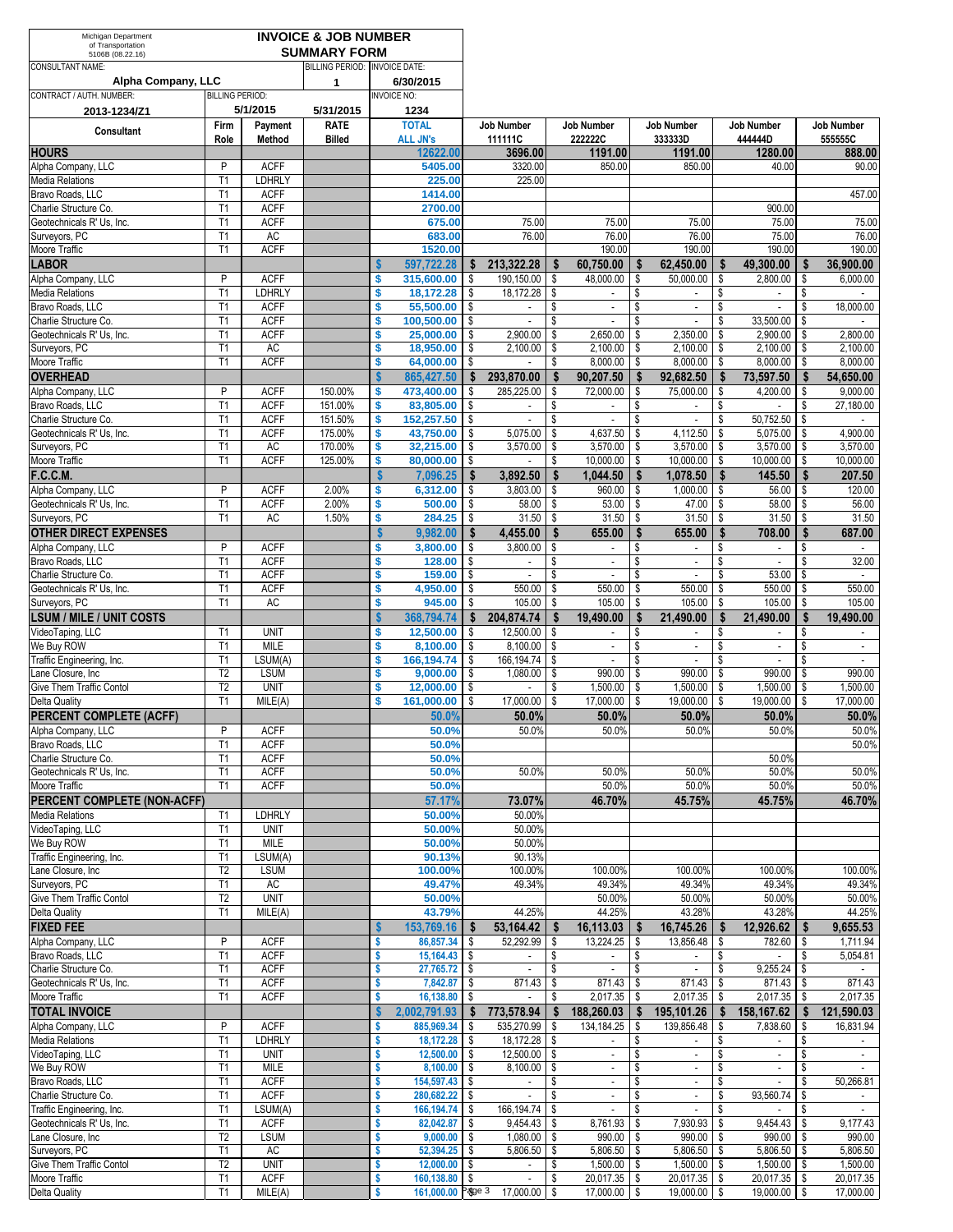| Michigan Department<br>of Transportation           |                                  |                              | <b>INVOICE &amp; JOB NUMBER</b>                      |              |                             |          |                          |          |                                       |               |                                             |          |                             |
|----------------------------------------------------|----------------------------------|------------------------------|------------------------------------------------------|--------------|-----------------------------|----------|--------------------------|----------|---------------------------------------|---------------|---------------------------------------------|----------|-----------------------------|
| 5106B (08.22.16)<br><b>CONSULTANT NAME:</b>        |                                  |                              | <b>SUMMARY FORM</b><br>BILLING PERIOD: INVOICE DATE: |              |                             |          |                          |          |                                       |               |                                             |          |                             |
| Alpha Company, LLC                                 |                                  |                              | 1                                                    |              | 6/30/2015                   |          |                          |          |                                       |               |                                             |          |                             |
| CONTRACT / AUTH. NUMBER:                           | <b>BILLING PERIOD:</b>           |                              |                                                      |              | <b>INVOICE NO:</b>          |          |                          |          |                                       |               |                                             |          |                             |
| 2013-1234/Z1                                       |                                  | 5/1/2015                     | 5/31/2015                                            |              | 1234                        |          |                          |          |                                       |               |                                             |          |                             |
| <b>Consultant</b>                                  | Firm                             | Payment                      | <b>RATE</b>                                          |              | <b>TOTAL</b>                |          | Job Number               |          | Job Number                            |               | Job Number                                  |          | <b>Job Number</b>           |
| <b>HOURS</b>                                       | Role                             | Method                       | <b>Billed</b>                                        |              | <b>ALL JN's</b><br>12622.00 |          | 66666C<br>931.00         |          | 77777D<br>1281.00                     |               | 88888D<br>1281.00                           |          | 999999C<br>883.00           |
| Alpha Company, LLC                                 | P                                | <b>ACFF</b>                  |                                                      |              | 5405.00                     |          | 90.00                    |          | 40.00                                 |               | 40.00                                       |          | 85.00                       |
| <b>Media Relations</b>                             | T1                               | <b>LDHRLY</b>                |                                                      |              | 225.00                      |          |                          |          |                                       |               |                                             |          |                             |
| Bravo Roads, LLC                                   | T1                               | <b>ACFF</b>                  |                                                      |              | 1414.00                     |          | 500.00                   |          |                                       |               |                                             |          | 457.00                      |
| Charlie Structure Co.<br>Geotechnicals R' Us, Inc. | T1<br>T1                         | <b>ACFF</b><br><b>ACFF</b>   |                                                      |              | 2700.00<br>675.00           |          | 75.00                    |          | 900.00<br>75.00                       |               | 900.00<br>75.00                             |          | 75.00                       |
| Surveyors, PC                                      | T1                               | <b>AC</b>                    |                                                      |              | 683.00                      |          | 76.00                    |          | 76.00                                 |               | 76.00                                       |          | 76.00                       |
| Moore Traffic                                      | T1                               | <b>ACFF</b>                  |                                                      |              | 1520.00                     |          | 190.00                   |          | 190.00                                |               | 190.00                                      |          | 190.00                      |
| <b>LABOR</b>                                       |                                  |                              |                                                      | Ŝ            | 597,722.28                  | \$       | 38,500.00                | S        | 49,250.00                             | Ŝ             | 49,250.00                                   | \$       | 38,000.00                   |
| Alpha Company, LLC                                 | P                                | <b>ACFF</b>                  |                                                      | \$           | 315,600.00                  | \$       | 7,000.00                 | \$       | 2,850.00                              | \$            | 2,800.00                                    | \$       | 6,000.00                    |
| <b>Media Relations</b>                             | T <sub>1</sub>                   | <b>LDHRLY</b>                |                                                      | \$           | 18,172.28                   | \$       |                          | \$       | $\mathbf{r}$                          | \$            | $\overline{\phantom{a}}$                    | \$       |                             |
| Bravo Roads, LLC<br>Charlie Structure Co.          | T1<br>T1                         | <b>ACFF</b><br><b>ACFF</b>   |                                                      | \$<br>\$     | 55,500.00<br>100,500.00     | \$<br>\$ | 18,500.00                | \$<br>\$ | $\overline{\phantom{a}}$<br>33,500.00 | \$<br>\$      | $\overline{\phantom{a}}$<br>33,500.00       | \$<br>\$ | 19,000.00                   |
| Geotechnicals R' Us, Inc.                          | T1                               | <b>ACFF</b>                  |                                                      | \$           | 25,000.00                   | \$       | 2,900.00                 | \$       | 2,800.00                              | \$            | 2,800.00                                    | \$       | 2,900.00                    |
| Surveyors, PC                                      | T1                               | AC                           |                                                      | \$           | 18,950.00                   | \$       | 2,100.00                 | \$       | 2,100.00                              | \$            | 2,150.00                                    | \$       | 2,100.00                    |
| Moore Traffic                                      | T1                               | <b>ACFF</b>                  |                                                      | \$           | 64,000.00                   | \$       | 8.000.00                 | \$       | 8,000.00                              | \$            | 8,000.00                                    | \$       | 8,000.00                    |
| <b>OVERHEAD</b>                                    |                                  |                              |                                                      | \$           | 865,427.50                  | \$       | 57,080.00                | \$       | 73,497.50                             | \$            | 73,507.50                                   | \$       | 56,335.00                   |
| Alpha Company, LLC                                 | P                                | <b>ACFF</b>                  | 150.00%                                              | \$           | 473,400.00                  | \$       | 10,500.00                | \$       | 4,275.00                              | \$            | 4,200.00                                    | \$       | 9.000.00                    |
| Bravo Roads, LLC<br>Charlie Structure Co.          | T <sub>1</sub><br>T1             | <b>ACFF</b><br><b>ACFF</b>   | 151.00%<br>151.50%                                   | \$<br>\$     | 83,805.00<br>152,257.50     | \$<br>\$ | 27,935.00<br>$\sim$      | \$<br>\$ | ٠<br>50,752.50                        | \$<br>\$      | $\sim$<br>50,752.50                         | \$<br>\$ | 28,690.00                   |
| Geotechnicals R' Us, Inc.                          | T <sub>1</sub>                   | <b>ACFF</b>                  | 175.00%                                              | \$           | 43,750.00                   | \$       | 5,075.00                 | \$       | 4.900.00                              | \$            | 4,900.00                                    | \$       | 5,075.00                    |
| Surveyors, PC                                      | T1                               | AC                           | 170.00%                                              | \$           | 32,215.00                   | \$       | 3,570.00                 | \$       | 3,570.00                              | \$            | 3,655.00                                    | \$       | 3,570.00                    |
| Moore Traffic                                      | T1                               | <b>ACFF</b>                  | 125.00%                                              | \$           | 80,000.00                   | \$       | 10.000.00                | \$       | 10,000.00                             | \$            | 10,000.00                                   | \$       | 10,000.00                   |
| <b>F.C.C.M.</b>                                    |                                  |                              |                                                      | \$           | 7,096.25                    | \$       | 229.50                   | \$       | 144.50                                | $\mathbf{\$}$ | 144.25                                      | \$       | 209.50                      |
| Alpha Company, LLC                                 | P                                | <b>ACFF</b><br><b>ACFF</b>   | 2.00%<br>2.00%                                       | \$<br>\$     | 6,312.00                    | \$       | 140.00                   | \$       | 57.00                                 | \$            | 56.00                                       | \$       | 120.00                      |
| Geotechnicals R' Us, Inc.<br>Surveyors, PC         | T <sub>1</sub><br>T1             | <b>AC</b>                    | 1.50%                                                | \$           | 500.00<br>284.25            | \$<br>\$ | 58.00<br>31.50           | \$<br>\$ | 56.00<br>31.50                        | \$<br>\$      | 56.00<br>32.25                              | \$<br>\$ | 58.00<br>31.50              |
| <b>OTHER DIRECT EXPENSES</b>                       |                                  |                              |                                                      | $\mathbf{s}$ | 9,982.00                    | \$       | 719.00                   | \$       | 708.00                                | $\mathbf{s}$  | 708.00                                      | \$       | 687.00                      |
| Alpha Company, LLC                                 | P                                | <b>ACFF</b>                  |                                                      | \$           | 3,800.00                    | \$       |                          | \$       | $\sim$                                | \$            | $\overline{\phantom{a}}$                    | \$       |                             |
| Bravo Roads, LLC                                   | T1                               | <b>ACFF</b>                  |                                                      | \$           | 128.00                      | \$       | 64.00                    | \$       | $\sim$                                | \$            | $\mathbf{r}$                                | \$       | 32.00                       |
| Charlie Structure Co.                              | T1                               | <b>ACFF</b>                  |                                                      | \$           | 159.00                      | \$       | $\mathbf{r}$             | \$       | 53.00                                 | \$            | 53.00                                       | \$       | $\sim$                      |
| Geotechnicals R' Us, Inc.<br>Surveyors, PC         | T1<br>T1                         | <b>ACFF</b><br>AC            |                                                      | \$<br>\$     | 4,950.00<br>945.00          | \$<br>\$ | 550.00<br>105.00         | \$<br>\$ | 550.00<br>105.00                      | \$<br>\$      | 550.00<br>105.00                            | \$<br>\$ | 550.00<br>105.00            |
| <b>LSUM / MILE / UNIT COSTS</b>                    |                                  |                              |                                                      | \$           | 368,794.74                  | \$       | 19,490.00                | \$       | 21,490.00                             | Ŝ             | 21,490.00                                   | \$       | 19,490.00                   |
| VideoTaping, LLC                                   | T <sub>1</sub>                   | <b>UNIT</b>                  |                                                      | \$           | 12,500.00                   | \$       |                          | \$       |                                       | S             |                                             | \$       |                             |
| We Buy ROW                                         | T <sub>1</sub>                   | <b>MILE</b>                  |                                                      | \$           | 8,100.00                    | \$       | $\overline{\phantom{a}}$ | \$       | ÷,                                    | \$            | $\overline{\phantom{a}}$                    | \$       | $\mathcal{L}_{\mathcal{A}}$ |
| Traffic Engineering, Inc.                          | T <sub>1</sub>                   | LSUM(A)                      |                                                      | \$           | 166,194.74                  | \$       | $\sim$                   | \$       | ÷,                                    | \$            | $\overline{\phantom{a}}$                    | \$       | $\mathbf{r}$                |
| Lane Closure, Inc.<br>Give Them Traffic Contol     | T <sub>2</sub><br>T <sub>2</sub> | <b>LSUM</b><br><b>UNIT</b>   |                                                      | \$           | 9,000.00                    | \$       | 990.00                   | S        | 990.00<br>1,500.00                    | \$<br>\$      | 990.00<br>1,500.00                          | \$<br>\$ | 990.00<br>1,500.00          |
| <b>Delta Quality</b>                               | T1                               | MILE(A)                      |                                                      | \$<br>\$     | 12,000.00<br>161.000.00     | \$<br>\$ | 1,500.00<br>17,000.00    | \$<br>\$ | 19,000.00                             | \$            | 19,000.00                                   | \$       | 17,000.00                   |
| PERCENT COMPLETE (ACFF)                            |                                  |                              |                                                      |              | 50.0%                       |          | 50.0%                    |          | 50.0%                                 |               | 50.0%                                       |          | 50.0%                       |
| Alpha Company, LLC                                 | P                                | <b>ACFF</b>                  |                                                      |              | 50.0%                       |          | 50.0%                    |          | 50.0%                                 |               | 50.0%                                       |          | 50.0%                       |
| Bravo Roads, LLC                                   | T <sub>1</sub>                   | <b>ACFF</b>                  |                                                      |              | 50.0%                       |          | 50.0%                    |          |                                       |               |                                             |          | 50.0%                       |
| Charlie Structure Co.<br>Geotechnicals R' Us. Inc. | T1                               | <b>ACFF</b>                  |                                                      |              | 50.0%                       |          |                          |          | 50.0%                                 |               | 50.0%                                       |          |                             |
| Moore Traffic                                      | T1<br>T <sub>1</sub>             | <b>ACFF</b><br><b>ACFF</b>   |                                                      |              | 50.0%<br>50.0%              |          | 50.0%<br>50.0%           |          | 50.0%<br>50.0%                        |               | 50.0%<br>50.0%                              |          | 50.0%<br>50.0%              |
| PERCENT COMPLETE (NON-ACFF)                        |                                  |                              |                                                      |              | 57.17%                      |          | 46.70%                   |          | 45.75%                                |               | 45.98%                                      |          | 46.70%                      |
| <b>Media Relations</b>                             | T <sub>1</sub>                   | <b>LDHRLY</b>                |                                                      |              | 50.00%                      |          |                          |          |                                       |               |                                             |          |                             |
| VideoTaping, LLC                                   | T1                               | <b>UNIT</b>                  |                                                      |              | 50.00%                      |          |                          |          |                                       |               |                                             |          |                             |
| We Buy ROW                                         | T <sub>1</sub>                   | <b>MILE</b>                  |                                                      |              | 50.00%                      |          |                          |          |                                       |               |                                             |          |                             |
| Traffic Engineering, Inc.<br>Lane Closure, Inc.    | T1<br>T <sub>2</sub>             | LSUM(A)<br><b>LSUM</b>       |                                                      |              | 90.13%<br>100.00%           |          | 100.00%                  |          | 100.00%                               |               | 100.00%                                     |          | 100.00%                     |
| Surveyors, PC                                      | T <sub>1</sub>                   | AC                           |                                                      |              | 49.47%                      |          | 49.34%                   |          | 49.34%                                |               | 50.50%                                      |          | 49.34%                      |
| Give Them Traffic Contol                           | T <sub>2</sub>                   | <b>UNIT</b>                  |                                                      |              | 50.00%                      |          | 50.00%                   |          | 50.00%                                |               | 50.00%                                      |          | 50.00%                      |
| Delta Quality                                      | T <sub>1</sub>                   | MILE(A)                      |                                                      |              | 43.79%                      |          | 44.25%                   |          | 43.28%                                |               | 43.28%                                      |          | 44.25%                      |
| <b>FIXED FEE</b>                                   |                                  |                              |                                                      | \$           | 153,769.16                  | \$       | 9,655.53                 | \$       | 12,926.62                             | - \$          | 12,926.62                                   | \$       | 9,655.53                    |
| Alpha Company, LLC                                 | P                                | <b>ACFF</b>                  |                                                      | \$           | 86,857.34                   | \$       | 1,711.94                 | \$       | 782.60 \$                             |               | 782.60                                      | \$       | 1,711.94                    |
| Bravo Roads, LLC<br>Charlie Structure Co.          | T <sub>1</sub><br>T1             | <b>ACFF</b><br><b>ACFF</b>   |                                                      | \$<br>\$     | 15,164.43<br>27,765.72      | \$<br>\$ | 5,054.81                 | \$<br>\$ | $\sim$<br>9,255.24                    | \$<br>\$      | $\sim$<br>9,255.24                          | \$<br>\$ | 5,054.81                    |
| Geotechnicals R' Us, Inc.                          | T <sub>1</sub>                   | <b>ACFF</b>                  |                                                      | \$           | 7,842.87                    | \$       | 871.43                   | \$       | 871.43                                | -\$           | 871.43                                      | \$       | 871.43                      |
| Moore Traffic                                      | T1                               | <b>ACFF</b>                  |                                                      |              | 16,138.80                   | \$       | 2,017.35                 | \$       | 2,017.35                              | -\$           | 2,017.35                                    | \$       | 2,017.35                    |
| <b>TOTAL INVOICE</b>                               |                                  |                              |                                                      |              | 2,002,791.93                | -S       | 125,674.03               | \$       | 158,016.62                            | Ŝ.            | 158,026.37                                  | \$       | 124,377.03                  |
| Alpha Company, LLC                                 | P                                | <b>ACFF</b>                  |                                                      | \$           | 885,969.34                  | \$       | 19,351.94                | \$       | 7,964.60                              | -\$           | 7,838.60                                    | \$       | 16,831.94                   |
| <b>Media Relations</b><br>VideoTaping, LLC         | T1<br>T <sub>1</sub>             | <b>LDHRLY</b><br><b>UNIT</b> |                                                      | \$<br>\$     | 18,172.28<br>$12,500.00$ \$ | \$       | $\blacksquare$<br>$\sim$ | \$<br>\$ | $\blacksquare$<br>$\mathbb{Z}^+$      | \$<br>\$      | $\blacksquare$<br>$\mathbb{Z}^{\mathbb{Z}}$ | \$<br>\$ | $\sim$                      |
| We Buy ROW                                         | T <sub>1</sub>                   | <b>MILE</b>                  |                                                      | \$           | $8,100.00$ \$               |          | $\overline{\phantom{a}}$ | \$       | $\blacksquare$                        | \$            | $\blacksquare$                              | \$       |                             |
| Bravo Roads, LLC                                   | T1                               | <b>ACFF</b>                  |                                                      | \$           | 154,597.43                  | \$       | 51,553.81                | \$       | $\mathbb{L}^{\mathbb{N}}$             | \$            | $\overline{\phantom{a}}$                    | \$       | 52,776.81                   |
| Charlie Structure Co.                              | T <sub>1</sub>                   | <b>ACFF</b>                  |                                                      | \$           | 280,682.22                  | \$       | $\sim$                   | \$       | 93,560.74                             | \$            | 93,560.74                                   | \$       |                             |
| Traffic Engineering, Inc.                          | T1                               | LSUM(A)                      |                                                      | \$           | 166, 194. 74                | \$       | $\blacksquare$           |          |                                       |               |                                             |          |                             |
| Geotechnicals R' Us, Inc.<br>Lane Closure, Inc     | T <sub>1</sub><br>T <sub>2</sub> | <b>ACFF</b><br>LSUM          |                                                      | \$<br>\$     | 82,042.87<br>9,000.00       | \$<br>\$ | 9,454.43<br>990.00       | \$<br>\$ | 9,177.43<br>990.00                    | \$<br>\$      | 9,177.43<br>990.00                          | \$<br>\$ | 9,454.43<br>990.00          |
| Surveyors, PC                                      | T1                               | AC                           |                                                      |              | 52,394.25                   | \$       | 5,806.50                 | \$       | 5,806.50                              | \$            | 5,942.25                                    | \$       | 5,806.50                    |
| Give Them Traffic Contol                           | T <sub>2</sub>                   | <b>UNIT</b>                  |                                                      | \$           | 12,000.00                   | \$       | 1,500.00                 | \$       | 1,500.00                              | \$            | 1,500.00                                    | \$       | 1,500.00                    |
| Moore Traffic                                      | T1                               | <b>ACFF</b>                  |                                                      | \$           | 160,138.80                  | \$       | 20,017.35                | \$       | 20,017.35                             | \$            | 20,017.35                                   | \$       | 20,017.35                   |
| <b>Delta Quality</b>                               | T1                               | MILE(A)                      |                                                      | \$           | 161,000.00 Page 4           |          | 17,000.00 \$             |          | 19,000.00                             | - \$          | 19,000.00 \$                                |          | 17,000.00                   |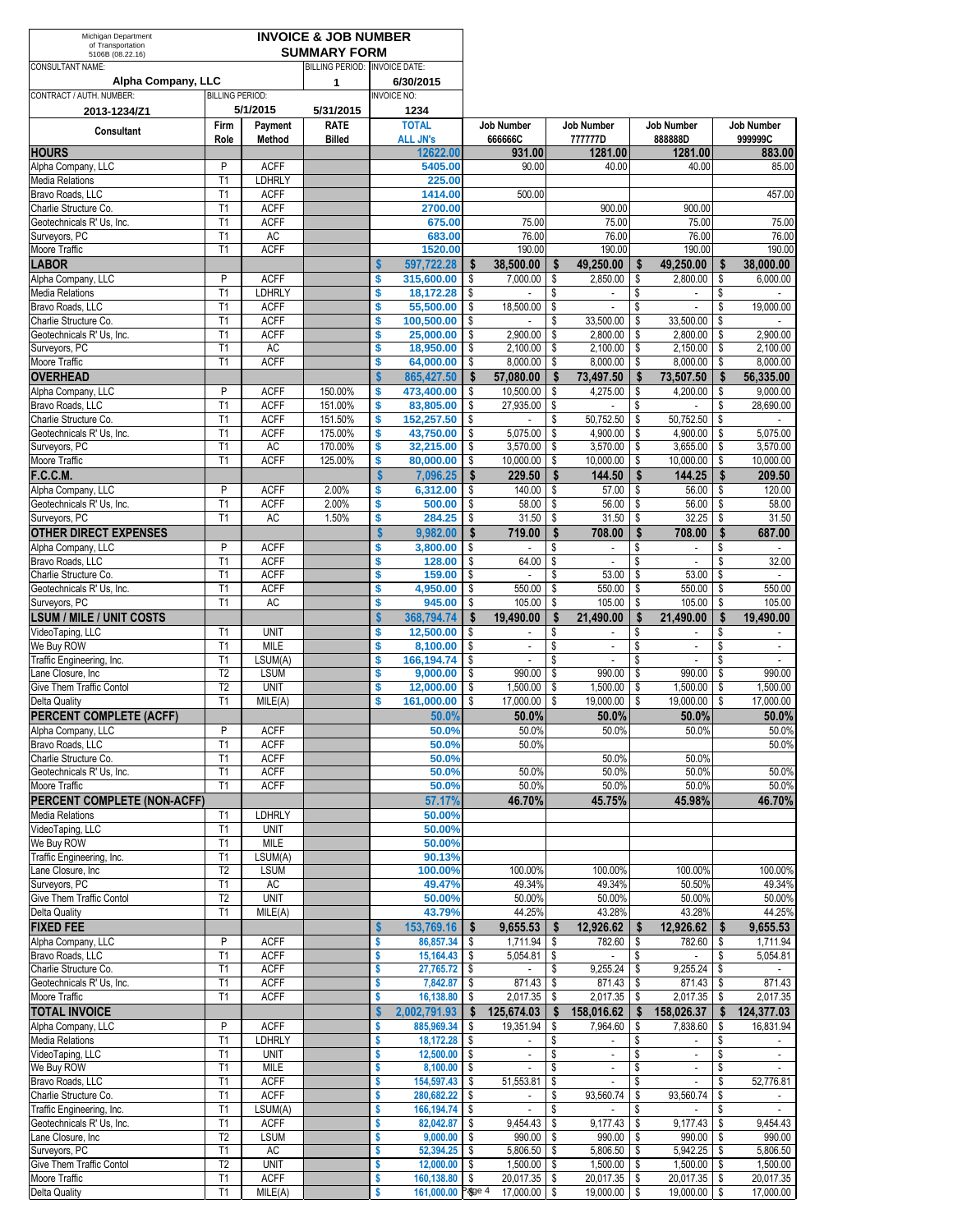| Michigan Department<br>of Transportation<br>5106 (08.22.16) |                      | OTHER DIRECT COST (ODC) SUMMARY FORM |                                 |      |           |  |  |  |  |
|-------------------------------------------------------------|----------------------|--------------------------------------|---------------------------------|------|-----------|--|--|--|--|
| <b>CONSULTANT NAME:</b>                                     |                      | <b>BILLING PERIOD:</b>               |                                 |      |           |  |  |  |  |
| <b>Alpha Company, LLC</b>                                   |                      | 5/1/2015                             | TO                              |      | 5/31/2015 |  |  |  |  |
| CONTRACT / AUTH. NUMBER:                                    | <b>INVOICE DATE:</b> | <b>BILLING PERIOD:</b>               | <b>INVOICE NUMBER:</b>          |      |           |  |  |  |  |
| 2013-1234/Z1                                                | 6/30/2015            |                                      |                                 | 1234 |           |  |  |  |  |
|                                                             |                      |                                      | <b>Billing Dates</b>            |      |           |  |  |  |  |
| <b>ODC Item Description</b>                                 |                      | from                                 | <b>Amount Billed</b>            |      |           |  |  |  |  |
|                                                             |                      | 5/1/2015                             | to<br>5/31/2015                 |      |           |  |  |  |  |
| AC ODC 1                                                    |                      |                                      |                                 | \$   | 1,000.00  |  |  |  |  |
| AC ODC 2                                                    |                      | 5/1/2015                             | 5/31/2015                       | S    | 1,000.00  |  |  |  |  |
| AC ODC 3                                                    |                      | 5/1/2015                             | 5/31/2015                       | S    | 1,800.00  |  |  |  |  |
|                                                             |                      |                                      | <b>Total Other Direct Costs</b> |      | 3,800.00  |  |  |  |  |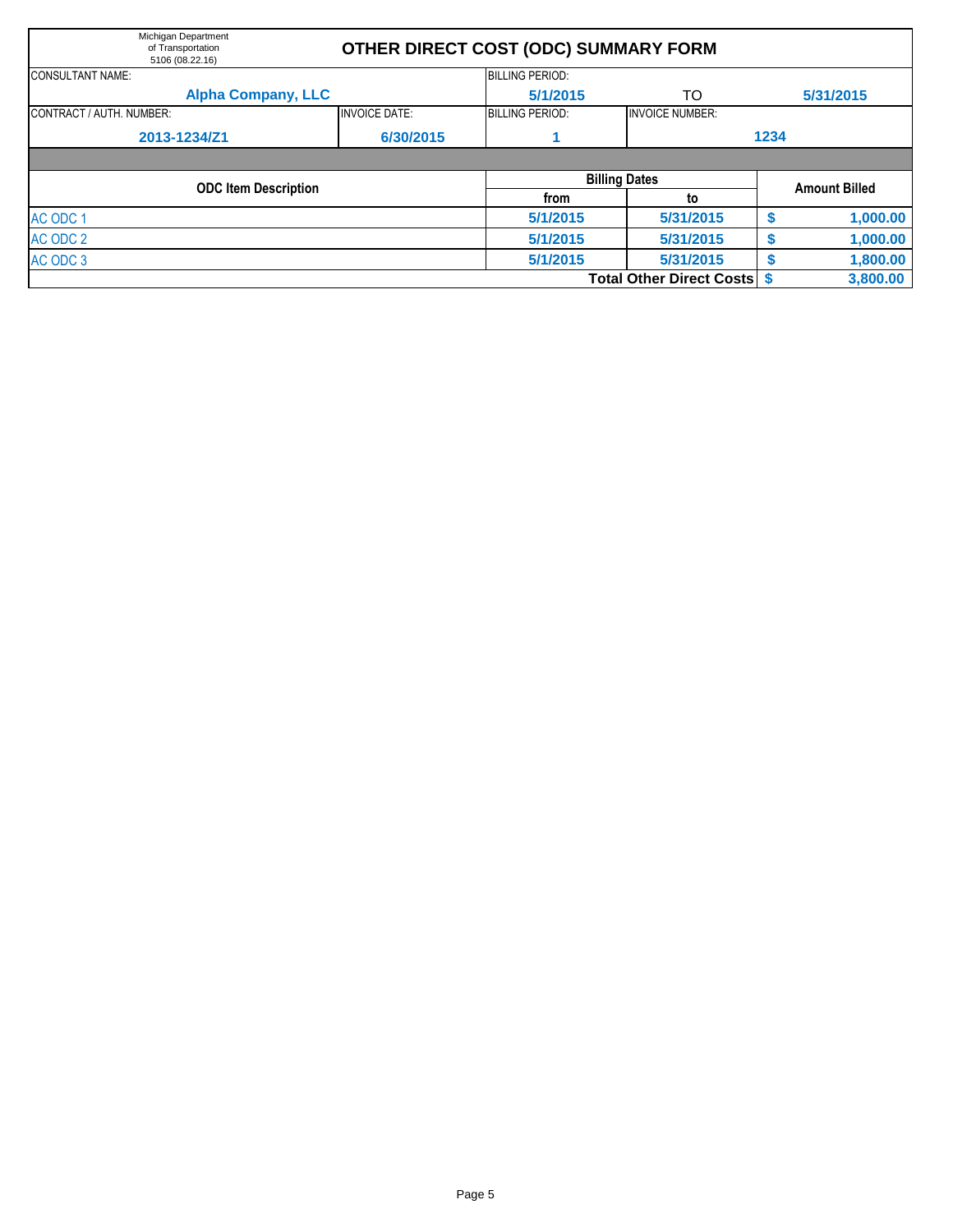|                                                | Michigan Department<br><b>PRIME CONSULTANT STATEMENT OF DBE SUBCONSULTANT PAYMENTS</b><br>of Transportation<br><b>Attachment G</b><br>0165 (08.22.16)<br>Information required in accordance with 49 CFR Section 26.37 to monitor progress of the prime consultant in meeting contractual obligations to DBEs. |  |                                                                                                                                                   |                                       |                                  |                          |                                      |                                                         |    |             |                            |                        |           |  |  |
|------------------------------------------------|---------------------------------------------------------------------------------------------------------------------------------------------------------------------------------------------------------------------------------------------------------------------------------------------------------------|--|---------------------------------------------------------------------------------------------------------------------------------------------------|---------------------------------------|----------------------------------|--------------------------|--------------------------------------|---------------------------------------------------------|----|-------------|----------------------------|------------------------|-----------|--|--|
|                                                | PRIME CONSULTANT NAME:<br>CONTRACT / AUTH. NUMBER:<br>DBE % REQUIRED:                                                                                                                                                                                                                                         |  |                                                                                                                                                   |                                       |                                  |                          |                                      | <b>BILLING PERIOD:</b>                                  |    |             | <b>INVOICE NUMBER:</b>     | <b>SUBMITTAL DATE:</b> |           |  |  |
| <b>Alpha Company, LLC</b>                      |                                                                                                                                                                                                                                                                                                               |  | 5%                                                                                                                                                |                                       | 2013-1234/Z1                     |                          |                                      | 5/1/2015                                                | TO | 5/31/2015   | 1234                       |                        | 6/30/2015 |  |  |
|                                                |                                                                                                                                                                                                                                                                                                               |  |                                                                                                                                                   | Is the prime firm MDOT-DBE Certified? |                                  | N                        |                                      |                                                         |    |             | Is this the final Invoice? |                        | N         |  |  |
|                                                | CERTIFIED DBE SUBCONSULTANT<br>SERVICES / WORK PERFORMED                                                                                                                                                                                                                                                      |  | <b>TOTAL</b><br><b>SUBCONTRACT</b><br><b>AMOUNT</b>                                                                                               |                                       | <b>TOTAL INVOICED</b><br>TO DATE | <b>DEDUCTIONS</b>        | <b>ACTUAL AMOUNT</b><br>PAID TO DATE | DBE AUTHORIZED SIGNATURE (FINAL<br>PAYMENT REPORT ONLY) |    | <b>DATE</b> |                            |                        |           |  |  |
| Media Relations                                |                                                                                                                                                                                                                                                                                                               |  |                                                                                                                                                   |                                       |                                  | 36,344.56 \$             |                                      | 18,172.28                                               |    |             |                            |                        |           |  |  |
|                                                | <b>Traffic Engineering, Inc.</b>                                                                                                                                                                                                                                                                              |  |                                                                                                                                                   |                                       | 184,388.93 \$                    |                          | 166, 194. 74                         |                                                         |    |             |                            |                        |           |  |  |
|                                                | Geotechnicals R' Us, Inc.                                                                                                                                                                                                                                                                                     |  |                                                                                                                                                   |                                       |                                  | 169,669.89 \$            |                                      | 82,042.87                                               |    |             |                            |                        |           |  |  |
| Lane Closure, Inc                              |                                                                                                                                                                                                                                                                                                               |  |                                                                                                                                                   |                                       |                                  | 9,000.00                 |                                      | 9,000.00                                                |    |             |                            |                        |           |  |  |
| Moore Traffic                                  |                                                                                                                                                                                                                                                                                                               |  |                                                                                                                                                   |                                       |                                  | 325,710.16 \$            |                                      | 160,138.80                                              |    |             |                            |                        |           |  |  |
| DBE % Proposed:                                | DBE % Attained:                                                                                                                                                                                                                                                                                               |  | If the DBE % Proposed was not attained, please include the reason.                                                                                |                                       |                                  |                          |                                      |                                                         |    |             |                            |                        |           |  |  |
| 18.57%                                         | 21.75%                                                                                                                                                                                                                                                                                                        |  |                                                                                                                                                   |                                       |                                  |                          |                                      |                                                         |    |             |                            |                        |           |  |  |
|                                                |                                                                                                                                                                                                                                                                                                               |  | As the authorized representative of the above prime consultant, I state that, to the best of my knowledge, this information is true and accurate. |                                       |                                  |                          |                                      |                                                         |    |             |                            |                        |           |  |  |
| PRIME CONSULTANT NAME:                         |                                                                                                                                                                                                                                                                                                               |  | TITLE:                                                                                                                                            |                                       |                                  |                          |                                      | SIGNATURE:                                              |    |             | DATE:                      |                        |           |  |  |
| <b>AC Contact Name</b><br><b>AC Ctct Title</b> |                                                                                                                                                                                                                                                                                                               |  |                                                                                                                                                   |                                       |                                  |                          |                                      |                                                         |    |             | 6/30/2015                  |                        |           |  |  |
|                                                |                                                                                                                                                                                                                                                                                                               |  |                                                                                                                                                   |                                       |                                  | <b>FOR MDOT USE ONLY</b> |                                      |                                                         |    |             |                            |                        |           |  |  |
| <b>COMMENTS:</b>                               |                                                                                                                                                                                                                                                                                                               |  |                                                                                                                                                   |                                       |                                  |                          |                                      |                                                         |    |             |                            |                        |           |  |  |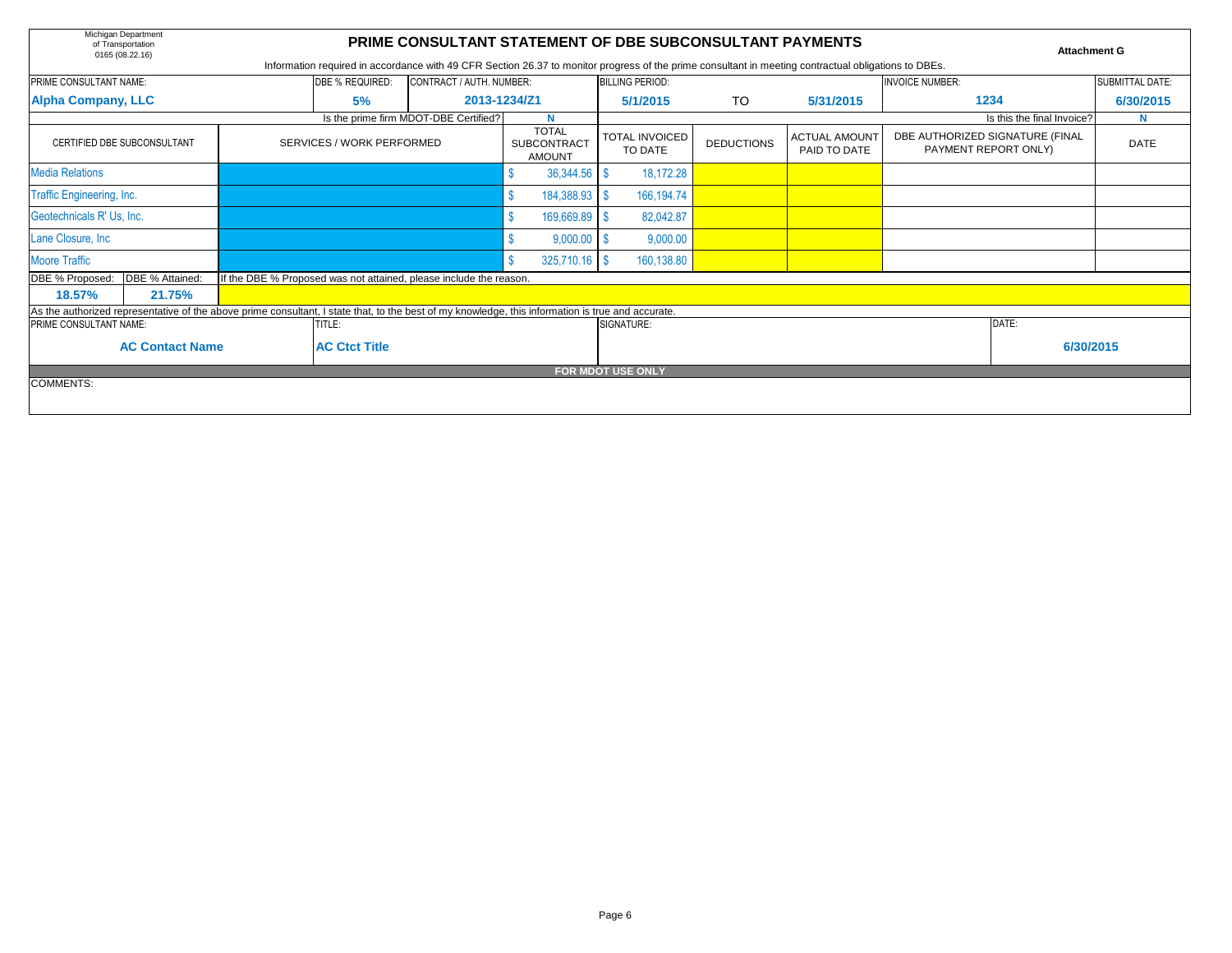| Michigan Department<br>of Transportation<br>5106C (08.22.16)                                                                                                                                                                                                                                                                                                                                                                                                                                                                                                                                       |                                            | <b>STANDARD CONSULTANT INVOICE FORM</b> |                  |                                    |                             |                   |                                        |  |  |  |  |  |
|----------------------------------------------------------------------------------------------------------------------------------------------------------------------------------------------------------------------------------------------------------------------------------------------------------------------------------------------------------------------------------------------------------------------------------------------------------------------------------------------------------------------------------------------------------------------------------------------------|--------------------------------------------|-----------------------------------------|------------------|------------------------------------|-----------------------------|-------------------|----------------------------------------|--|--|--|--|--|
|                                                                                                                                                                                                                                                                                                                                                                                                                                                                                                                                                                                                    |                                            | <b>PROJECT INFORMATION</b>              |                  |                                    |                             |                   |                                        |  |  |  |  |  |
| MDOT CONTROL SECTION(S)                                                                                                                                                                                                                                                                                                                                                                                                                                                                                                                                                                            |                                            |                                         |                  | <b>CONTRACT / AUTH. NUMBER:</b>    |                             |                   | <b>SUBMITTAL DATE:</b>                 |  |  |  |  |  |
|                                                                                                                                                                                                                                                                                                                                                                                                                                                                                                                                                                                                    | CS 99990 & 99991                           |                                         |                  |                                    | 2013-1234/Z1                |                   | 6/30/2015                              |  |  |  |  |  |
| PROJECT DESCRIPTION:                                                                                                                                                                                                                                                                                                                                                                                                                                                                                                                                                                               |                                            |                                         |                  |                                    |                             |                   | <b>BUDGET TYPE:</b>                    |  |  |  |  |  |
|                                                                                                                                                                                                                                                                                                                                                                                                                                                                                                                                                                                                    | I-496, I-96 to Lansing Road Reconstruction |                                         |                  |                                    |                             |                   | <b>Derived</b>                         |  |  |  |  |  |
|                                                                                                                                                                                                                                                                                                                                                                                                                                                                                                                                                                                                    |                                            | <b>CONSULTANT INFORMATION</b>           |                  |                                    |                             |                   |                                        |  |  |  |  |  |
| <b>LEGAL BUSINESS NAME:</b>                                                                                                                                                                                                                                                                                                                                                                                                                                                                                                                                                                        |                                            |                                         |                  | <b>FEDERAL ID NUMBER:</b>          | <b>CONSULTANT JOB NO:</b>   |                   |                                        |  |  |  |  |  |
| <b>Bravo Roads, LLC</b>                                                                                                                                                                                                                                                                                                                                                                                                                                                                                                                                                                            |                                            |                                         | <b>BR-111111</b> |                                    | 123456                      |                   |                                        |  |  |  |  |  |
| <b>COMPANY ADDRESS:</b>                                                                                                                                                                                                                                                                                                                                                                                                                                                                                                                                                                            |                                            |                                         | CITY:            |                                    | STATE:                      |                   | ZIP CODE:                              |  |  |  |  |  |
|                                                                                                                                                                                                                                                                                                                                                                                                                                                                                                                                                                                                    | <b>BR Address</b>                          |                                         |                  | <b>BR City</b>                     | ΜI                          |                   | <b>BF Zip</b>                          |  |  |  |  |  |
| <b>CONTACT PERSON:</b>                                                                                                                                                                                                                                                                                                                                                                                                                                                                                                                                                                             |                                            | <b>CONTACT EMAIL:</b>                   |                  |                                    | <b>CONTACT PHONE NO.:</b>   |                   | FAX NO.:                               |  |  |  |  |  |
| <b>Bob Smith</b>                                                                                                                                                                                                                                                                                                                                                                                                                                                                                                                                                                                   | BS@Alpha.com                               |                                         |                  |                                    |                             |                   | 517-555-5678                           |  |  |  |  |  |
| I hereby certify that this invoice is a proper charge to the State of Michigan, and if applicable: the consultant has paid each<br>subconsultant for the work associated under this contract no later than 10 calendar days from the date the consultant<br>received payment from the department; the prime consultant is performing contract work amounting to not less than 40% of<br>the total contract dollar amount; the subconsultant(s) are performing contract work amounting to not less than 50% of their<br>subcontract dollar amount; and the required DBE contract goal is being met. |                                            |                                         |                  |                                    |                             |                   |                                        |  |  |  |  |  |
| <b>BILLING INFORMATION</b>                                                                                                                                                                                                                                                                                                                                                                                                                                                                                                                                                                         |                                            |                                         |                  |                                    |                             |                   |                                        |  |  |  |  |  |
| <b>BILLING PERIOD NUMBER:</b>                                                                                                                                                                                                                                                                                                                                                                                                                                                                                                                                                                      | <b>BILLING START DATE:</b>                 | <b>BILLING END DATE:</b>                |                  | <b>INVOICE NUMBER:</b>             | CONTRACT<br>% COMPLETE:     |                   | CONTRACT<br>% BILLED TO DATE:          |  |  |  |  |  |
| 1                                                                                                                                                                                                                                                                                                                                                                                                                                                                                                                                                                                                  | 5/1/2015                                   | 5/31/2015                               |                  | 1234                               | 50.0%                       |                   | 50.5%                                  |  |  |  |  |  |
|                                                                                                                                                                                                                                                                                                                                                                                                                                                                                                                                                                                                    |                                            | <b>INVOICE DETAIL</b>                   |                  |                                    |                             |                   |                                        |  |  |  |  |  |
| <b>HOURS:</b>                                                                                                                                                                                                                                                                                                                                                                                                                                                                                                                                                                                      |                                            | 1414.00                                 |                  |                                    |                             |                   |                                        |  |  |  |  |  |
| LABOR:                                                                                                                                                                                                                                                                                                                                                                                                                                                                                                                                                                                             |                                            |                                         | \$               | 55,500.00                          |                             |                   |                                        |  |  |  |  |  |
| <b>OVERHEAD (RATE - AMOUNT):</b>                                                                                                                                                                                                                                                                                                                                                                                                                                                                                                                                                                   |                                            | 151.00%                                 | \$               | 83,805.00                          |                             |                   |                                        |  |  |  |  |  |
| <b>OTHER DIRECT EXPENSES:</b>                                                                                                                                                                                                                                                                                                                                                                                                                                                                                                                                                                      |                                            |                                         | \$               | 128.00                             |                             |                   |                                        |  |  |  |  |  |
| <b>FIXED FEE:</b>                                                                                                                                                                                                                                                                                                                                                                                                                                                                                                                                                                                  |                                            |                                         | \$               | 15,164.43                          |                             |                   |                                        |  |  |  |  |  |
| <b>ACFF / AC / LDHRLY SUBTOTAL:</b>                                                                                                                                                                                                                                                                                                                                                                                                                                                                                                                                                                |                                            |                                         |                  |                                    | \$<br>154,597.43            |                   |                                        |  |  |  |  |  |
| <b>TOTAL:</b>                                                                                                                                                                                                                                                                                                                                                                                                                                                                                                                                                                                      |                                            |                                         |                  |                                    |                             | \$                | 154,597.43                             |  |  |  |  |  |
|                                                                                                                                                                                                                                                                                                                                                                                                                                                                                                                                                                                                    |                                            | <b>INVOICE SUMMARY PER CONSULTANT</b>   |                  |                                    |                             |                   |                                        |  |  |  |  |  |
| <b>CONSULTANT:</b>                                                                                                                                                                                                                                                                                                                                                                                                                                                                                                                                                                                 | FIRM ROLE -<br><b>PAY METHOD</b>           | <b>CONTRACT</b><br><b>AMOUNT:</b>       |                  | <b>INVOICED</b><br><b>TO-DATE:</b> | <b>REMAINING:</b>           |                   | <b>INVOICE TOTAL</b><br>(THIS PERIOD): |  |  |  |  |  |
| <b>Bravo Roads, LLC</b>                                                                                                                                                                                                                                                                                                                                                                                                                                                                                                                                                                            | T1 - ACFF                                  |                                         |                  |                                    |                             | $\boldsymbol{\$}$ | 154,597.43                             |  |  |  |  |  |
| <b>TOTALS:</b>                                                                                                                                                                                                                                                                                                                                                                                                                                                                                                                                                                                     |                                            | \$<br>306,301.57 \$                     |                  | 154,597.43                         | 151,704.14<br>$\mathbf{\$}$ |                   |                                        |  |  |  |  |  |
|                                                                                                                                                                                                                                                                                                                                                                                                                                                                                                                                                                                                    |                                            |                                         |                  |                                    | INVOICE / BILLED AMOUNT: \$ |                   | 154,597.43                             |  |  |  |  |  |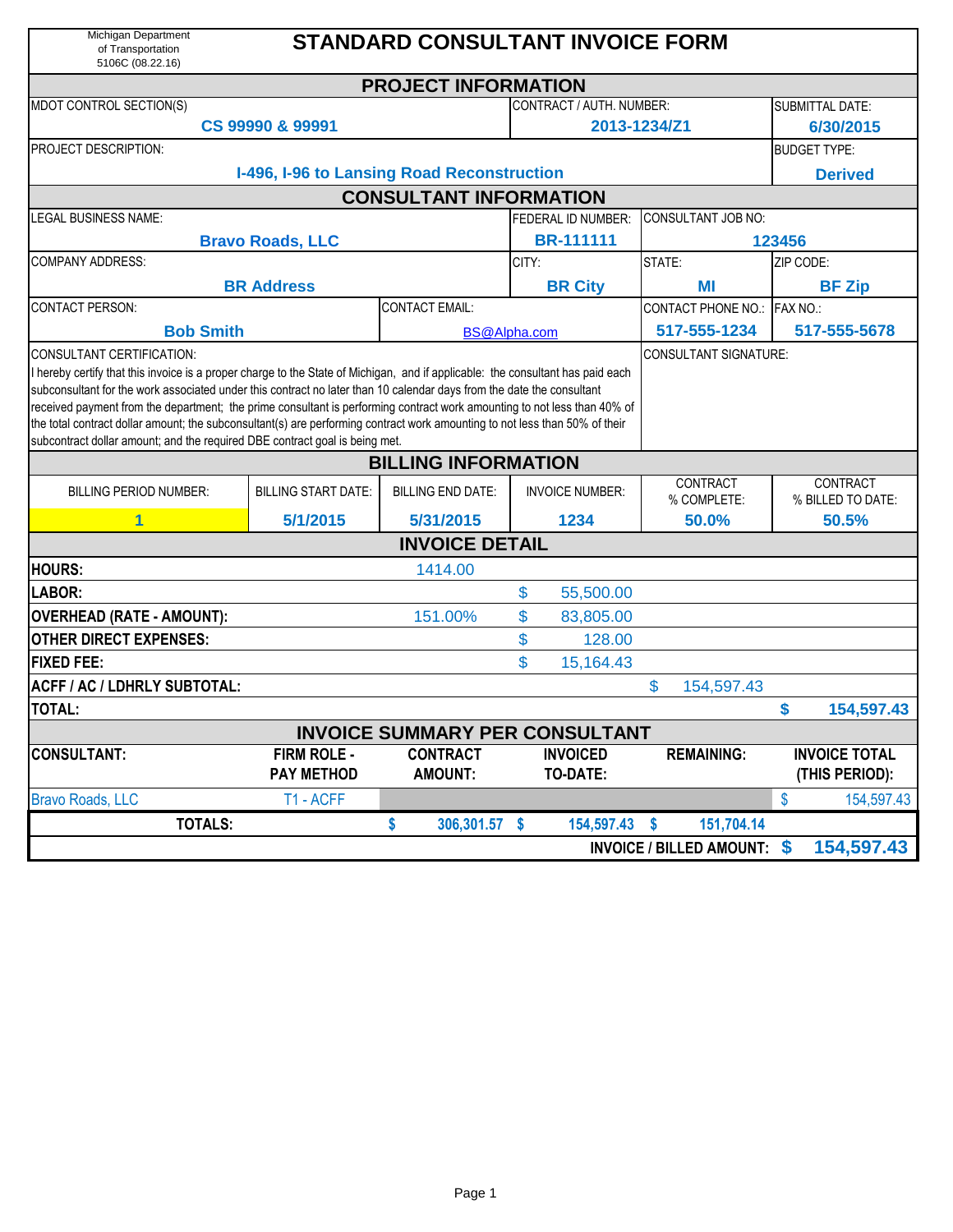| Michigan Department                   | <b>INVOICE &amp; JOB NUMBER</b> |             |                     |              |                    |            |           |                   |                   |         |           |  |
|---------------------------------------|---------------------------------|-------------|---------------------|--------------|--------------------|------------|-----------|-------------------|-------------------|---------|-----------|--|
| of Transportation<br>5106B (08.22.16) |                                 |             | <b>SUMMARY FORM</b> |              |                    |            |           |                   |                   |         |           |  |
| CONSULTANT NAME:                      | BILLING PERIOD: INVOICE DATE:   |             |                     |              |                    |            |           |                   |                   |         |           |  |
| <b>Bravo Roads, LLC</b>               |                                 |             | 1                   |              | 6/30/2015          |            |           |                   |                   |         |           |  |
| CONTRACT / AUTH. NUMBER:              | BILLING PERIOD:                 |             |                     |              | <b>INVOICE NO:</b> |            |           |                   |                   |         |           |  |
| 2013-1234/Z1                          |                                 | 5/1/2015    | 5/31/2015           | 1234         |                    |            |           |                   |                   |         |           |  |
| Firm<br>Payment<br><b>Consultant</b>  |                                 | <b>RATE</b> |                     | <b>TOTAL</b> |                    | Job Number |           | <b>Job Number</b> | <b>Job Number</b> |         |           |  |
|                                       | Role                            | Method      | <b>Billed</b>       |              | <b>ALL JN's</b>    |            | 555555C   |                   | 666666C           | 999999C |           |  |
| <b>HOURS</b>                          |                                 |             |                     |              | 1414.00            |            | 457.00    |                   | 500.00            |         | 457.00    |  |
| Bravo Roads, LLC                      | T <sub>1</sub>                  | <b>ACFF</b> |                     |              | 1414.00            |            | 457.00    |                   | 500.00            |         | 457.00    |  |
| <b>LABOR</b>                          |                                 |             |                     |              | 55,500.00          | \$         | 18.000.00 | \$                | 18,500.00         |         | 19.000.00 |  |
| Bravo Roads, LLC                      | T <sub>1</sub>                  | <b>ACFF</b> |                     | Ś            | 55.500.00          | \$         | 18,000.00 | \$                | 18,500.00         | s       | 19.000.00 |  |
| <b>OVERHEAD</b>                       |                                 |             |                     | Ś            | 83,805,00          | Ŝ          | 27.180.00 | \$                | 27.935.00         | \$      | 28.690.00 |  |
| Bravo Roads, LLC                      | T1                              | <b>ACFF</b> | 151.00%             | Ś            | 83,805.00          | \$         | 27.180.00 | \$                | 27.935.00         | Ŝ       | 28.690.00 |  |
| <b>OTHER DIRECT EXPENSES</b>          |                                 |             |                     | \$           | 128.00             | S          | 32.00     | \$.               | 64.00             |         | 32.00     |  |
| Bravo Roads, LLC                      | T <sub>1</sub>                  | <b>ACFF</b> |                     | Ś            | 128.00             | \$         | 32.00     | Ŝ                 | 64.00             | \$      | 32.00     |  |
| PERCENT COMPLETE (ACFF)               |                                 |             |                     |              | 50.0%              |            | 50.0%     |                   | 50.0%             |         | 50.0%     |  |
| Bravo Roads, LLC                      | T <sub>1</sub>                  | <b>ACFF</b> |                     |              | 50.0%              |            | 50.0%     |                   | 50.0%             |         | 50.0%     |  |
| <b>FIXED FEE</b>                      |                                 |             |                     |              | 15.164.43          | \$         | 5.054.81  | \$                | 5.054.81          | \$      | 5.054.81  |  |
| Bravo Roads, LLC                      | T <sub>1</sub>                  | <b>ACFF</b> |                     |              | 15.164.43          | \$         | 5.054.81  | \$                | 5.054.81          | Ŝ       | 5.054.81  |  |
| <b>TOTAL INVOICE</b>                  |                                 |             |                     |              | 154.597.43         | Ŝ          | 50.266.81 | \$                | 51.553.81         | \$      | 52.776.81 |  |
| Bravo Roads, LLC                      | T <sub>1</sub>                  | <b>ACFF</b> |                     |              | 154,597.43         | \$         | 50.266.81 | \$                | 51,553.81         | Ŝ       | 52,776.81 |  |